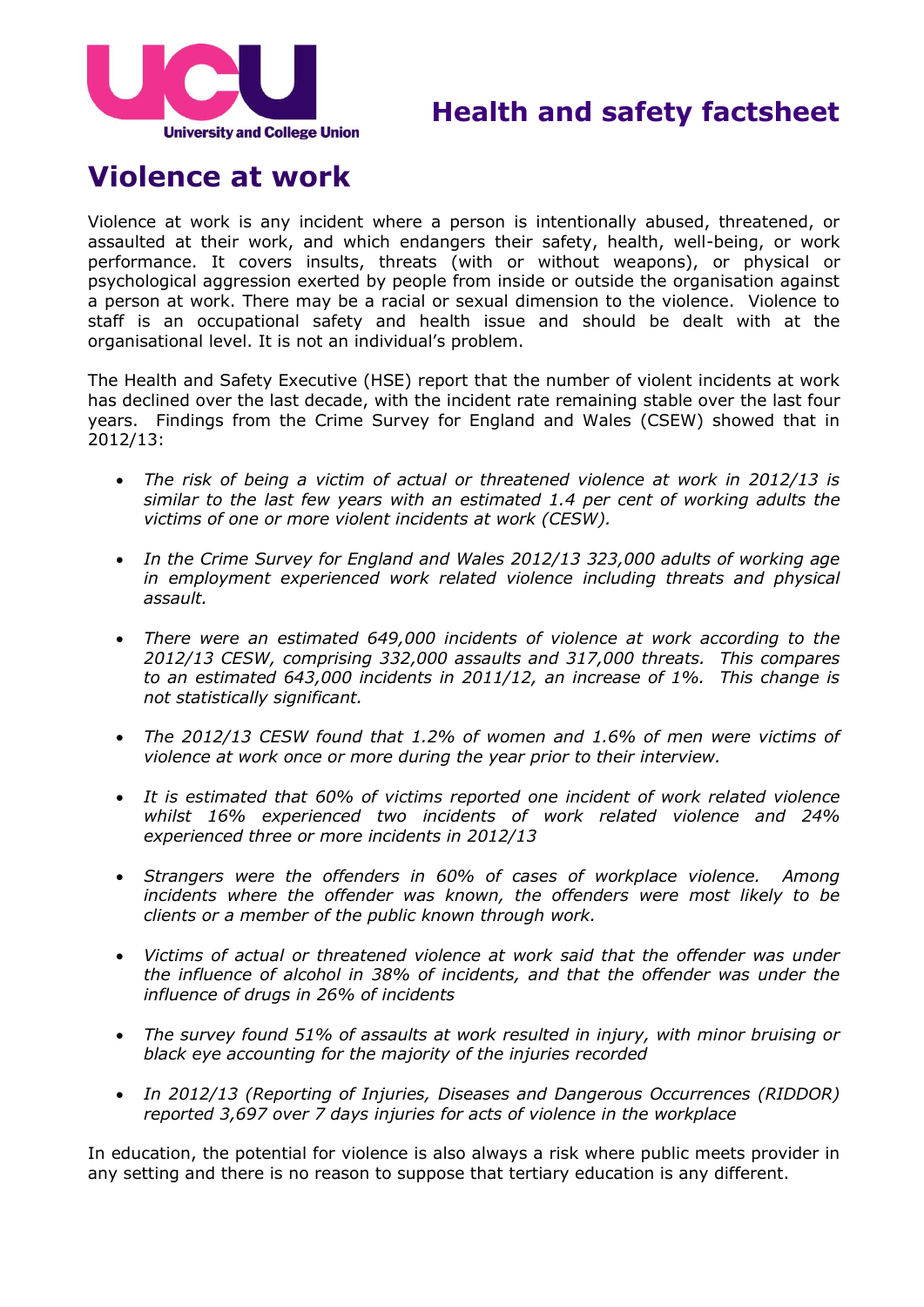For example, the NASUWT's Big Question survey in 2013 found that 85% of schoolteachers had suffered verbal abuse from a pupil, 14% had been physically assaulted and 22% had received threats of physical assault. Over a third (36%) had been verbally abused by a parent or carer, 4% had been threatened with physical assault by a parent or carer and 0.4% had been physically assaulted. NASUWT believe that much workplace violence against teachers is not reported.

There are complex relationships between staff and students, and a whole raft of student expectations that come with the marketisation and commodification of education. There is already some evidence of an increase in student complaints that the grades awarded by lecturers and exam boards are not good enough.

UCU takes the prevailing view that employers adopt a "zero tolerance" approach, as in the health service and the following points are used to assist in the development of policies at your college or university:

- Employer policies on workplace violence should be the strongest possible in this respect, and both staff and students should understand what is acceptable behaviour, and what procedures are in place for them to raise what they define as problems. Staff and students should also understand clearly the consequences of violent behaviour.
- All employers should include the potential for violence against staff as an everpresent hazard, and risk-assess it accordingly.
- The precautionary measures that are adopted to ensure staff safety need to be carefully considered – there are many actions that can be taken, from draconian security measures involving constant security surveillance and monitoring, heavy security staff presence and restricted access to buildings and the campus, to relative benign measures such as occasional identity card checks and other low-key measures.
- Staff training in techniques to defuse potentially risky confrontations can be useful, but should be in support other measures, not the primary control method.
- There needs to be clear procedures in place to enable staff to raise concerns before incidents occur, and a reporting procedure when an incident does occur. Joint union/management monitoring and review needs to be part of the policy and procedures.

#### **Further sources of information**

 The sector-specific HSE guidance document "Violence in the Education Sector" was withdrawn in 2014. See **<http://www.hse.gov.uk/pubns/indg69.pdf>** for HSE's general violence at work leaflet that emphasises the risk assessment approach, and the importance of involving union safety representatives. For HSE guidance on the risks of lone working see **<http://www.hse.gov.uk/pubns/indg73.pdf>**.

The HSE site at **<http://www.hse.gov.uk/violence/index.htm>** has other limited sources.

 $\triangleright$  At EU level there is a framework agreement between public and private sector employers and the trade unions on preventing violence and harassment at work, published by HSE. See **[http://www.hse.gov.uk/violence/preventing](http://www.hse.gov.uk/violence/preventing-workplace-harassment.pdf)[workplace-harassment.pdf](http://www.hse.gov.uk/violence/preventing-workplace-harassment.pdf)** for guidance. See also the EU Agency for Safety & Health at Work factsheet on violence in the education sector at **<https://osha.europa.eu/en/publications/factsheets/47>**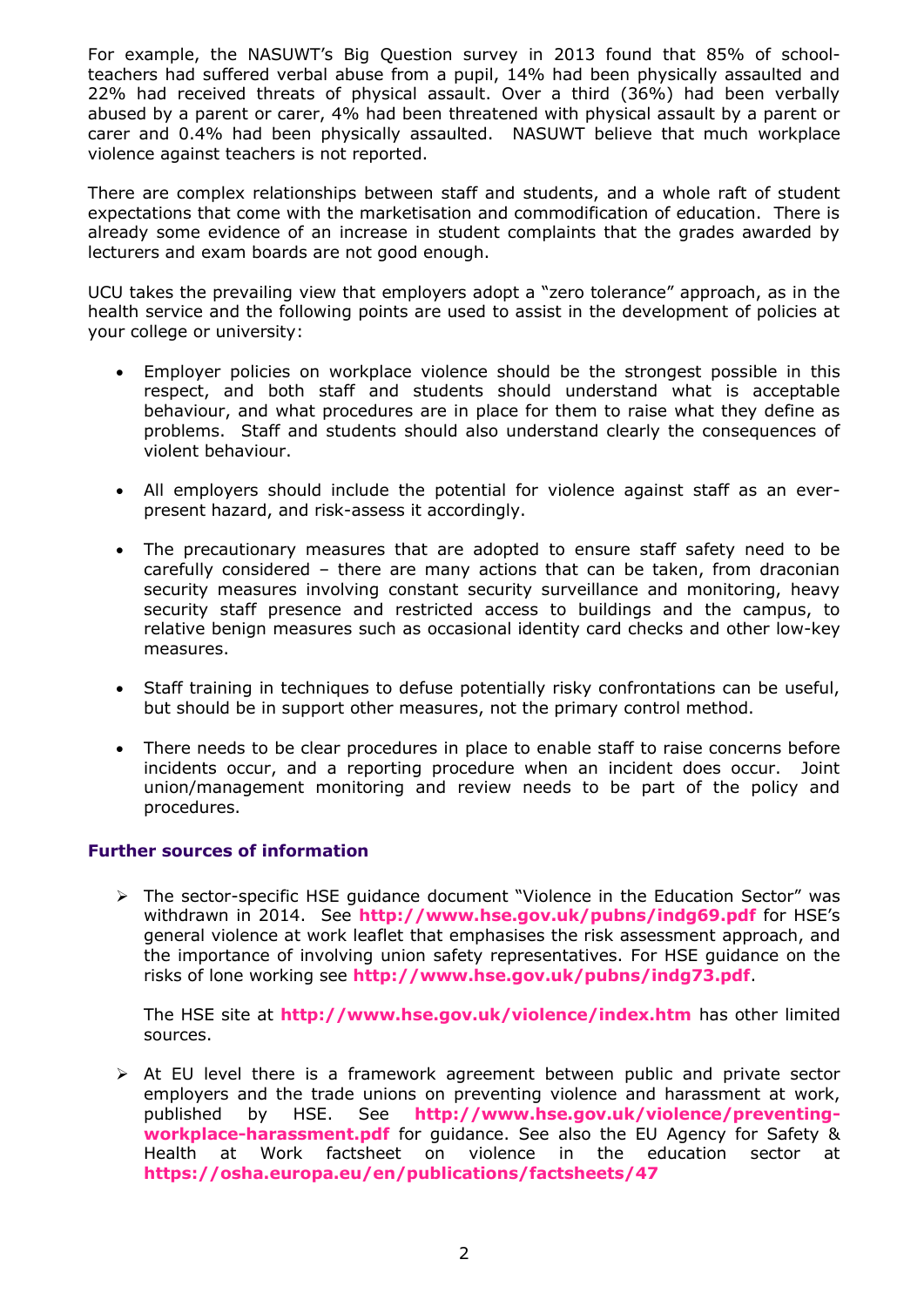The TUC Hazards at Work Manual has a useful chapter on workplace violence at **<http://www.tuc.org.uk/workplace-issues-34>**

UCU has prepared a draft questionnaire below. Use this as part of a workplace inspection to find out what or if there is a problem that needs to be addressed. You can modify it to meet your specific needs; please send **[healthandsafety@ucu.org.uk](mailto:healthandsafety@ucu.org.uk)** a copy if you do.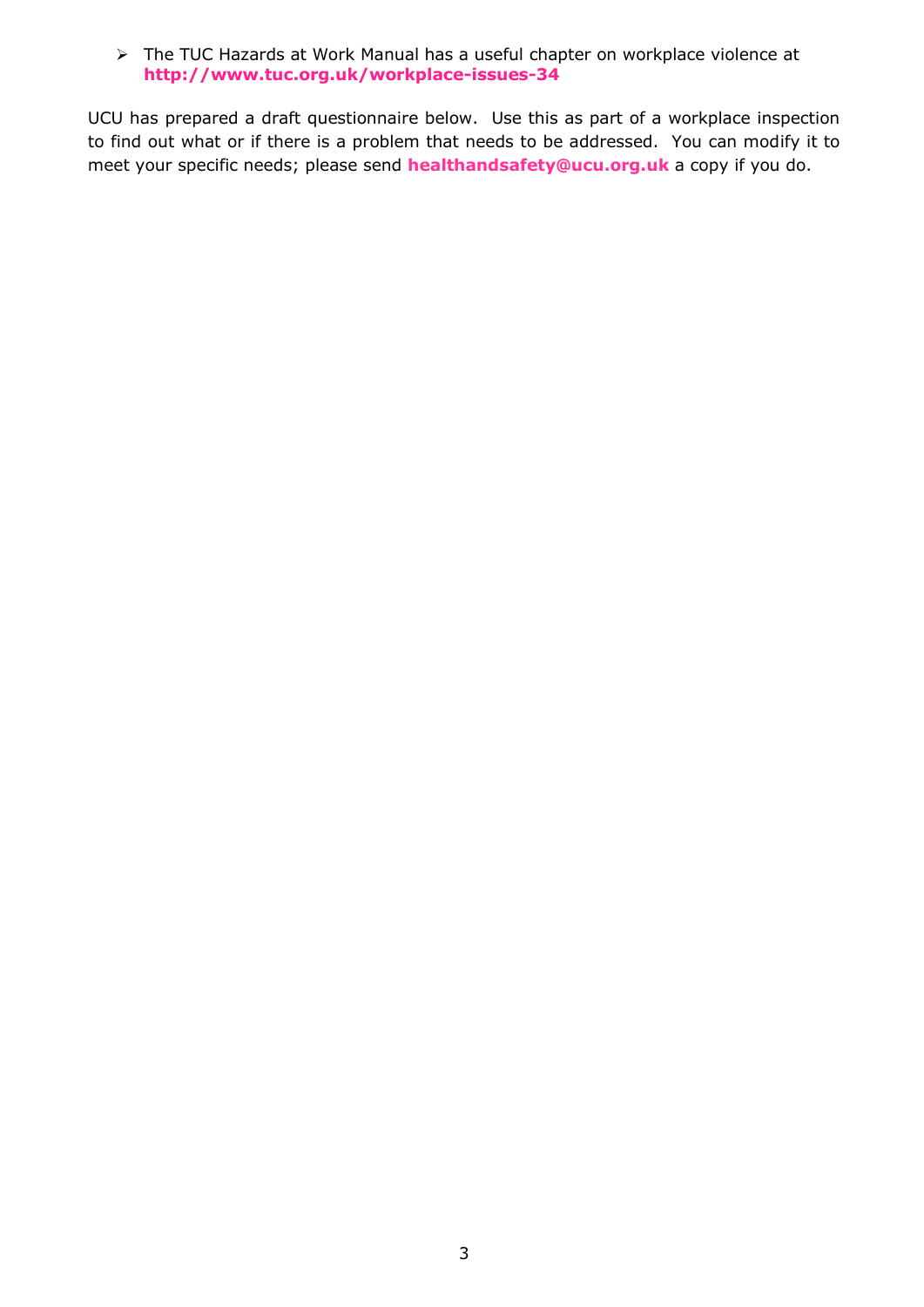

### **Violence at Work Survey**

### **Instructions:** Delete as appropriate

UCU is concerned about violent incidents to our members and staff in the college or university. Violence includes threats, verbal abuse and harassment as well as actual attacks and injury to staff by clients and members of the public. It's **not** part of our job to put up with violence; it **is** the employer's duty to identify the risks and take appropriate action to ensure staff safety at work.

To try to find out more about the occurrence and causes of violent incidents and the risks to members of staff, UCU is conducting a confidential survey. We will use the information we collect to raise the issue with management to see what we can do to improve the situation.

Please help us develop our knowledge by completing this confidential questionnaire and return it to your UCU representative. It should only take a few minutes. If you want to speak to one of the Branch safety reps, contact details are listed at the end of this questionnaire.

# I. Which site do you work at? .................................................................................. 2.Which department or school? ............................................................................... 3.How worried or concerned are you about violence in the college/university? (Circle one below  $1 = \text{not at all}$ ;  $5 = \text{very concerned}$ ) 1 2 3 4 5 4.Have you suffered violence in relation to your work in the last year? (Circle Yes or No. If more than once, please state how many times) a) Injury requiring medical assistance Yes No How often......................... b) Minor injury – requiring first aid Yes No How often.......................... c) Threatened with a weapon Yes No How often................. d) Verbal threats or abuse Yes No How often................. e) Racial harassment Yes No How often................. f) Sexual harassment Yes No How often................. 5. Please give brief details of any incident – when, where, and what happened? ........................................................................................................................... 6.Did you report the incident(s) Yes No Don't recall 7. If Yes, Who to?................................................................................................... 8. If not, why not?.................................................................................................. ........................................................................................................................

........................................................................................................................